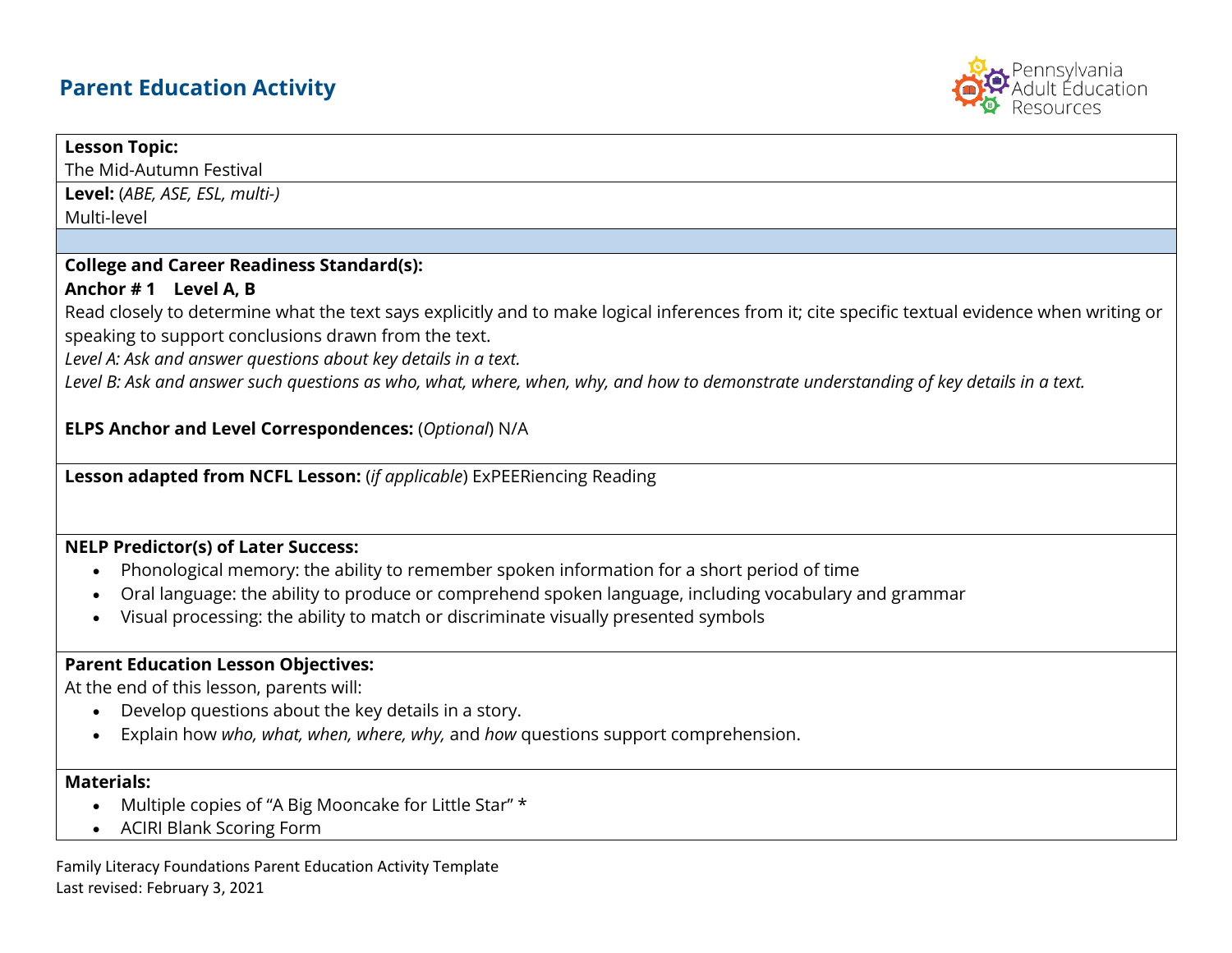- PEER Handout: Open-Ended Questions and Expansion
- PEER Handout: Steps for the Dialogic Reading Process
- PEER Handout: The PEER Sequence
- Chart paper or white/SMART Board and markers
- Bedtime Struggles article (suggestion [https://www.ocd.pitt.edu/sites/default/files/Parent\\_Guides/Updated-Parenting-](https://www.ocd.pitt.edu/sites/default/files/Parent_Guides/Updated-Parenting-Guides/Bedtime%20struggles%20Parent%20Guide.pdf)[Guides/Bedtime%20struggles%20Parent%20Guide.pdf](https://www.ocd.pitt.edu/sites/default/files/Parent_Guides/Updated-Parenting-Guides/Bedtime%20struggles%20Parent%20Guide.pdf) )

\* If virtual, a recording of "A Big Mooncake for Little Star" can be found at - <https://www.youtube.com/watch?v=iGzjG6vDwVE>

## **Parent Education Lesson Framework**

| <b>Activity</b>                                       | <b>Notes to the teacher</b>                         | <b>Grouping</b> | <b>Time</b> |
|-------------------------------------------------------|-----------------------------------------------------|-----------------|-------------|
| Welcome/Icebreaker:                                   | Keep a list of parent comments on the board,        | Large           | 5 minutes   |
| What are some of your favorite strategies to get your | and consider sharing the ACIRI Blank Scoring        | group;          |             |
| child interested in a book? What are some of the      | Form after comments are collected. Point out        | Partner         |             |
| things you do that are effective?                     | similarities between the strategies shared by       | discussion      |             |
|                                                       | parents and the adult behaviors included within     | if desired      |             |
| Do you recall a reading together strategy that we     | the ACIRI. This validates for parents that many     |                 |             |
| have used called the PEER strategy?                   | of the things they are doing when reading have      |                 |             |
|                                                       | been identified by researchers as critical          |                 |             |
| Does anyone remember what PEER stands for? PEER       | behaviors for building literacy skills in children. |                 |             |
| stands for:                                           | If parents are experiencing difficulty generating   |                 |             |
| <b>PROMPT</b>                                         | strategies, the ACIRI form can be shared to         |                 |             |
| <b>EVALUATE</b>                                       | prompt discussion.                                  |                 |             |
| <b>EXPLAIN</b>                                        |                                                     |                 |             |
| REPEAT                                                |                                                     |                 |             |
|                                                       | Write PEER on the board. The PEER strategy          |                 |             |
| Share PEER Handout: The PEER Sequence.                | helps organize the key behaviors of the ACIRI       |                 |             |
|                                                       | into a strategy for reading with children. PEER     |                 |             |
|                                                       | demonstrates the "back and forth" interaction       |                 |             |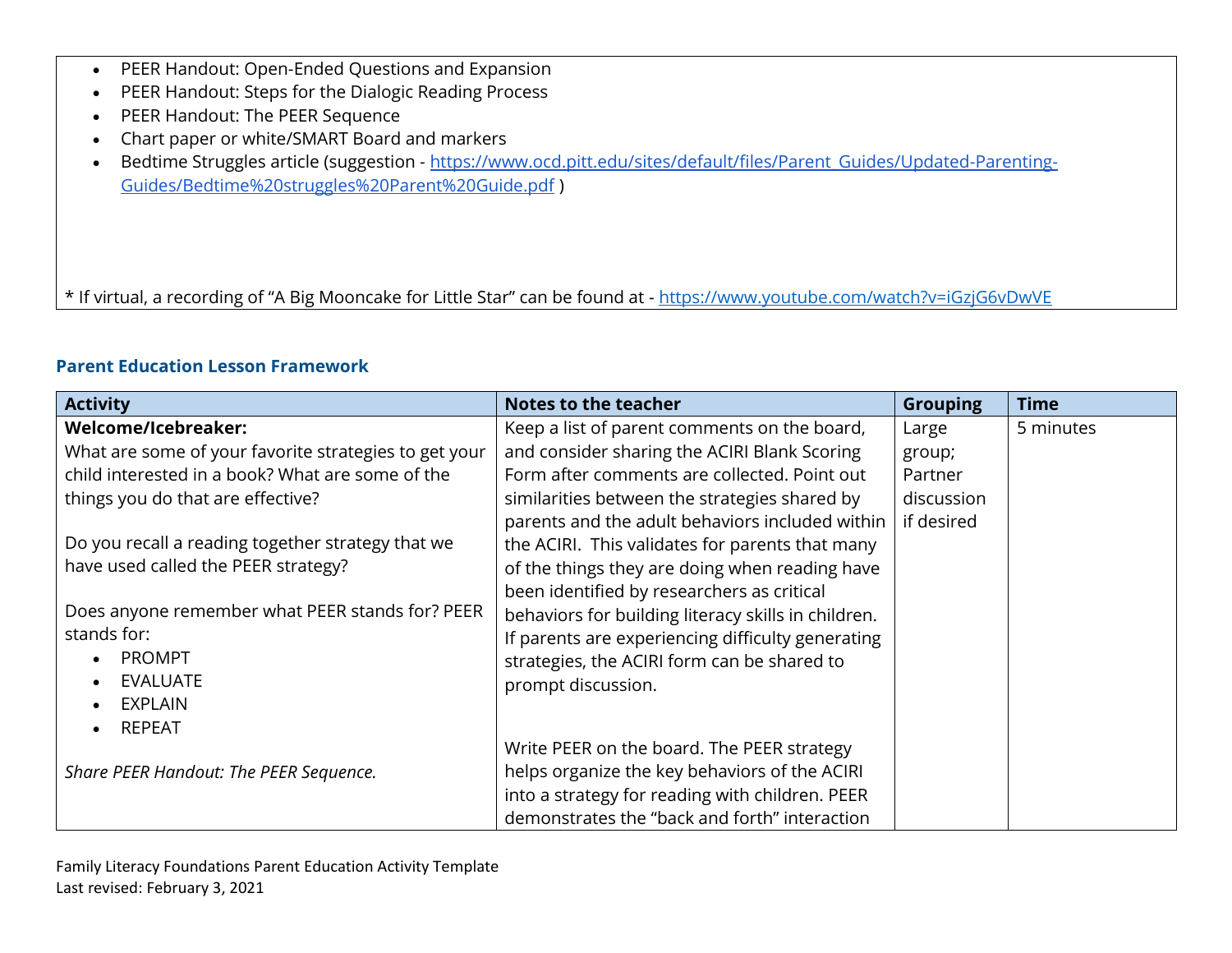| Let's review the PEER Sequence. Today we are going<br>to practice the PEER strategy using A Big Mooncake<br>for Little Star by Grace Lin.                                                                                                                                                                                                                                                                                                                                                                                                                                   | between adults and children when reading<br>together.<br>Ask parents to talk with a partner and find a<br>similarity between the ACIRI behaviors and the<br>PEER strategy.                          |             |            |
|-----------------------------------------------------------------------------------------------------------------------------------------------------------------------------------------------------------------------------------------------------------------------------------------------------------------------------------------------------------------------------------------------------------------------------------------------------------------------------------------------------------------------------------------------------------------------------|-----------------------------------------------------------------------------------------------------------------------------------------------------------------------------------------------------|-------------|------------|
| <b>Review Objectives:</b><br>Our objective is to:<br>Explain how who, what, when, where, why, and how<br>questions support comprehension. Comprehension<br>is understanding the meaning of the text. As readers,<br>we sometimes become so involved in the process of<br>sounding out words,                                                                                                                                                                                                                                                                                | Write the objective on the board.                                                                                                                                                                   | Large group | 5 minutes  |
| <b>Opening Activity:</b><br>Distribute copies of A Big Mooncake for Little Star.<br>Depending on how many copies you have, parents can<br>work in pairs or small groups. Give parents time to<br>review the book.<br>Before we begin reading, what do you notice about<br>this book? Take some time to look through the book.<br>Please look to me when you are ready to continue.<br>Discuss the questions and record notes on the board.<br>Thank you! You noticed a lot of interesting elements<br>to this book. I am excited for you to share it with<br>your children. | On the board write:<br>What do you notice?<br>What is the book about?<br>What do you notice about the<br>pictures/illustrations?                                                                    | Large group | 15 minutes |
| <b>Central Ideas and Practice:</b><br>Let's begin by reading the book together. Recall the<br>questions on the board. Consider these as I read.                                                                                                                                                                                                                                                                                                                                                                                                                             | In 2019, Grace's picture book "A Big Mooncake<br>for Little Star" was awarded a Caldecott Honor.<br>Point out the award sticker on the cover of the<br>book. Have parents noticed awards like these | Large group | 10 minutes |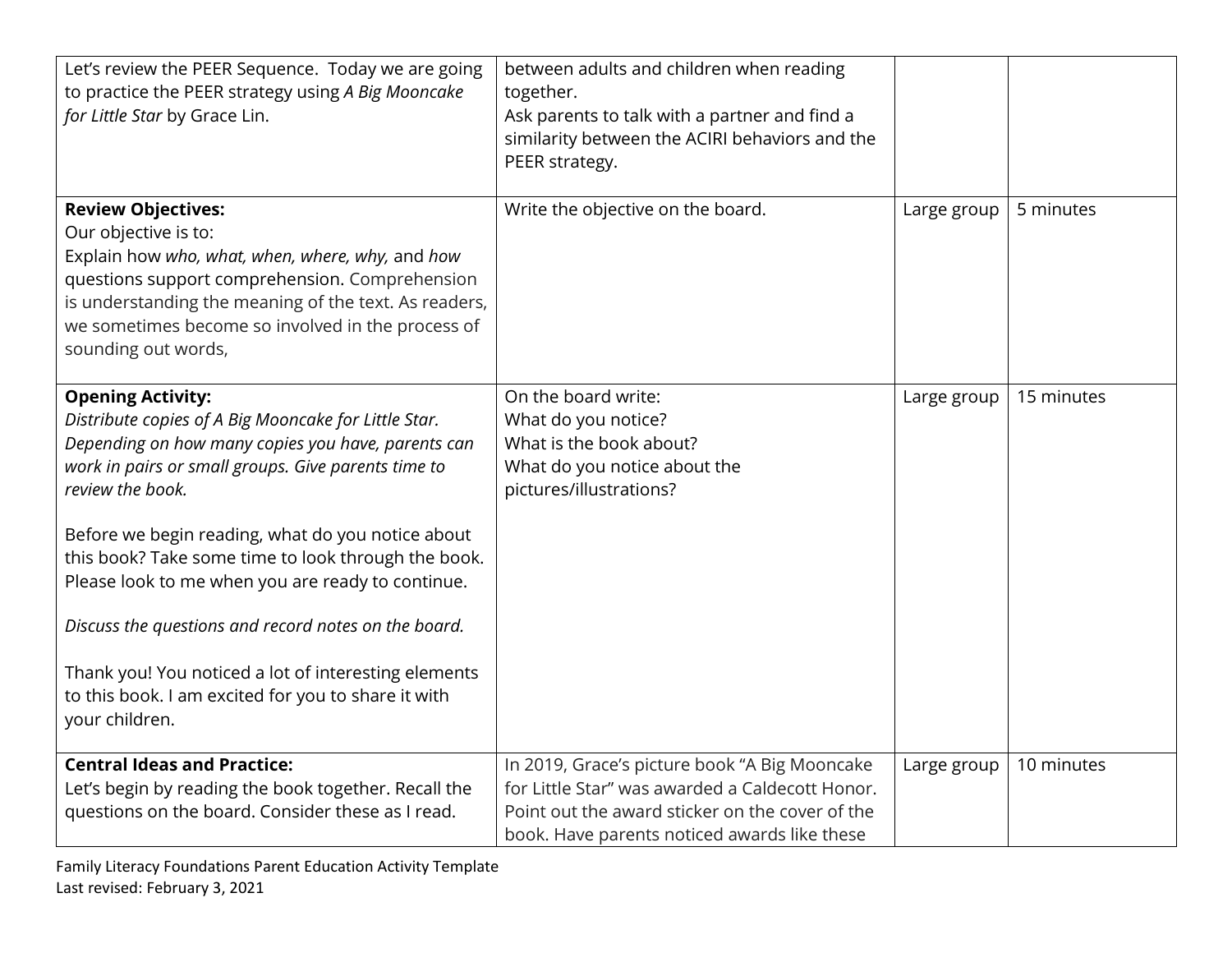| Read the book aloud to parents.<br>Thank you for your attention. Let's consider these<br>questions. As I read, did you notice anything else<br>you'd like to mention or add?                                                                                                                                                                                                                                                                                                                                                                                                                                                                                                                                                                                                                                                | on other books for children? The Caldecott<br>Medal is awarded annually by the Association<br>for Library Service to Children, a division of the<br>American Library Association, to the artist of<br>the most distinguished American picture book<br>for children.<br>In what ways might the illustrations in this book<br>support young readers' comprehension of the<br>text?                                                                                                                                                                                                                                                                                                                                                                                       |             |            |
|-----------------------------------------------------------------------------------------------------------------------------------------------------------------------------------------------------------------------------------------------------------------------------------------------------------------------------------------------------------------------------------------------------------------------------------------------------------------------------------------------------------------------------------------------------------------------------------------------------------------------------------------------------------------------------------------------------------------------------------------------------------------------------------------------------------------------------|------------------------------------------------------------------------------------------------------------------------------------------------------------------------------------------------------------------------------------------------------------------------------------------------------------------------------------------------------------------------------------------------------------------------------------------------------------------------------------------------------------------------------------------------------------------------------------------------------------------------------------------------------------------------------------------------------------------------------------------------------------------------|-------------|------------|
| <b>Direct Instruction:</b><br>Be sure that the PEER Handout: Open-Ended Questions<br>and Expansion and PEER Handout: The PEER Sequence<br>parent handout are available as refreshers and guides<br>for parents.<br>Recall the PEER reading strategy that we have used<br>with other books. Who remembers this strategy. The<br>first strategy in the PEER strategy is to "Prompt"<br>children by asking questions.<br>Review the Open-Ended Questions and Expansion<br>handout.<br>Asking open-ended questions prompts a child to<br>answer with more than one-word answers. With an<br>open-ended question, there can be more than one<br>response.<br>Select a page from the book, and point to a specific<br>picture. When reading we can ask, "What is this?" Or<br>we can ask, "What do you see on this page?" How did | Write down the questions parents generate<br>related to the story. It may help to write the<br>headings who, what, when, where, why and how<br>on the board ahead of time.<br>Examples could include:<br>Who do you see?<br>Tell me what you think she is going to<br>do.<br>What else do you see on this page?<br>What do you think is going to happen?<br>What does Little Star do when she is<br>getting ready for bed?<br>What are some things you do when it is<br>bedtime?<br>Why is Little Star getting out of bed?<br>What would you do if there was a cake<br>in the kitchen?<br>What would happen if Little Star's mom<br>hears her?<br>Where do you think she is going?<br>Why is the cake changing its shape?<br>How is the cake like a moon?<br>$\bullet$ | Large group | 15 minutes |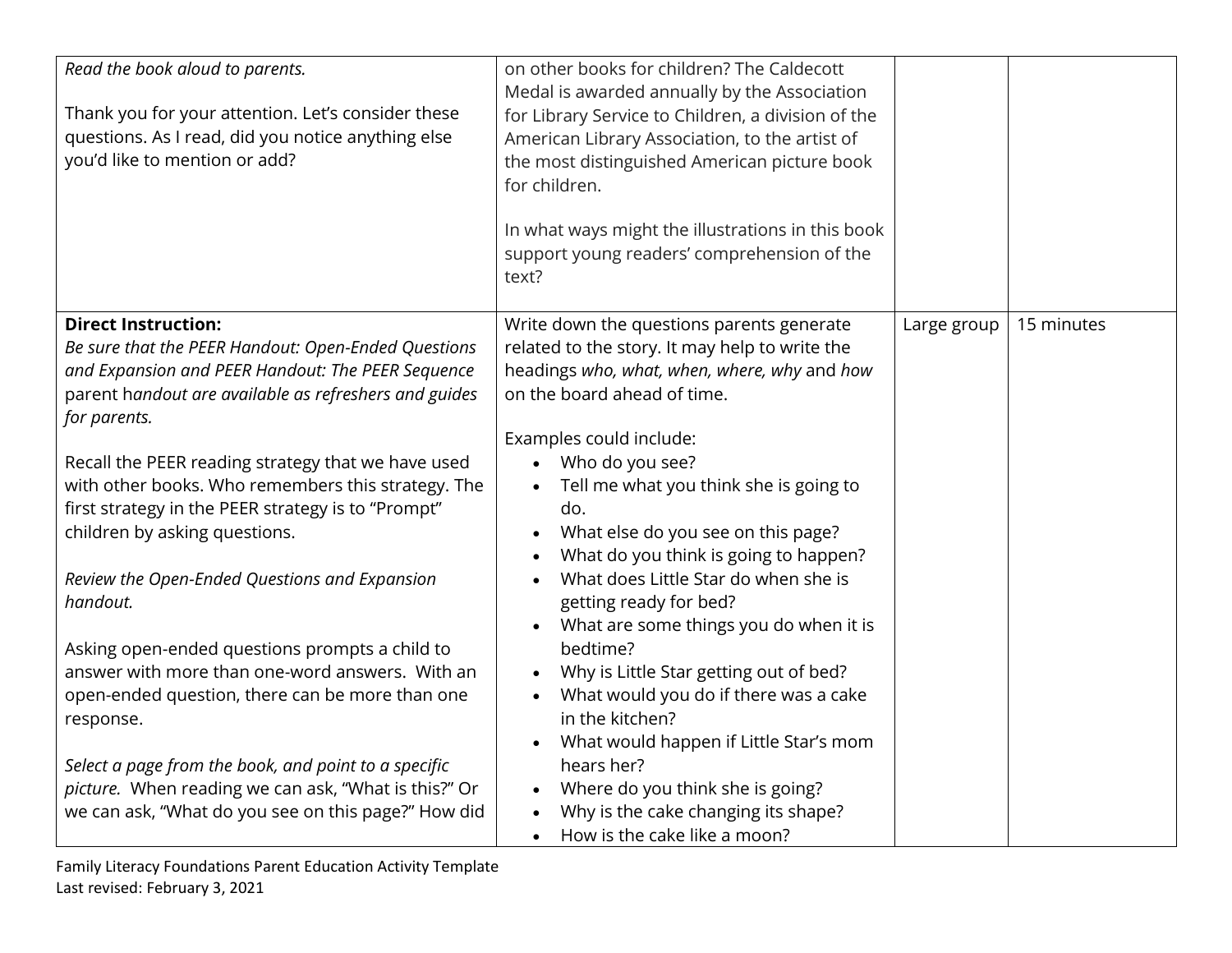| it feel when asked open-ended questions vs. closed<br>questions?<br>Walk through the pages of the book again, this time<br>brainstorming a list of who, what, when, where, why<br>and how questions related to the story. Ask parents to<br>identify which questions are open-ended questions. If<br>parents suggest closed questions, offer support to adapt<br>the questions to open-ended ones.                                                                                                                                                                                                                                                                 | Why do you think the cake is called a<br>$\bullet$<br>moon cake?                                                                                                                      |                                      |            |
|--------------------------------------------------------------------------------------------------------------------------------------------------------------------------------------------------------------------------------------------------------------------------------------------------------------------------------------------------------------------------------------------------------------------------------------------------------------------------------------------------------------------------------------------------------------------------------------------------------------------------------------------------------------------|---------------------------------------------------------------------------------------------------------------------------------------------------------------------------------------|--------------------------------------|------------|
| <b>Guided Practice:</b><br>To prepare for ILA, we will work in pairs or small<br>groups to practice reading the story to others who<br>will act as the child listening. As you read, practice<br>asking questions from the list we developed. When<br>the listening child responds, you can practice the<br>second and third strategy in the PEER Sequence -<br>Evaluating what the child said, and Expanding to add<br>to their response. If time allows, we will switch roles.<br>Let's talk about this activity. How did you feel asking<br>the questions? And then how did you feel answering<br>them? How did this change your understanding of<br>the story? | Before reading, remind parents it is ok to take<br>their time when reading through the book.<br>Children enjoy having time to take in the<br>illustrations and think about the story. | Pairs/Small<br>groups<br>Large group | 20 minutes |
| <b>Independent Practice/Formative Assessment:</b><br>During ILA, parents will have the opportunity to read the<br>story with their children, and practice asking who, what,<br>where, when, why and how questions while reading.                                                                                                                                                                                                                                                                                                                                                                                                                                   |                                                                                                                                                                                       | Parent/child<br>dyads                | 20 minutes |
| <b>Review Objectives:</b><br>Our objectives were to:<br>Develop questions about the key details in a<br>story.                                                                                                                                                                                                                                                                                                                                                                                                                                                                                                                                                     | It is valuable to note that asking questions to<br>support comprehension is a literacy strategy<br>that can extend beyond reading books<br>together.                                  | Large group                          | 5 minutes  |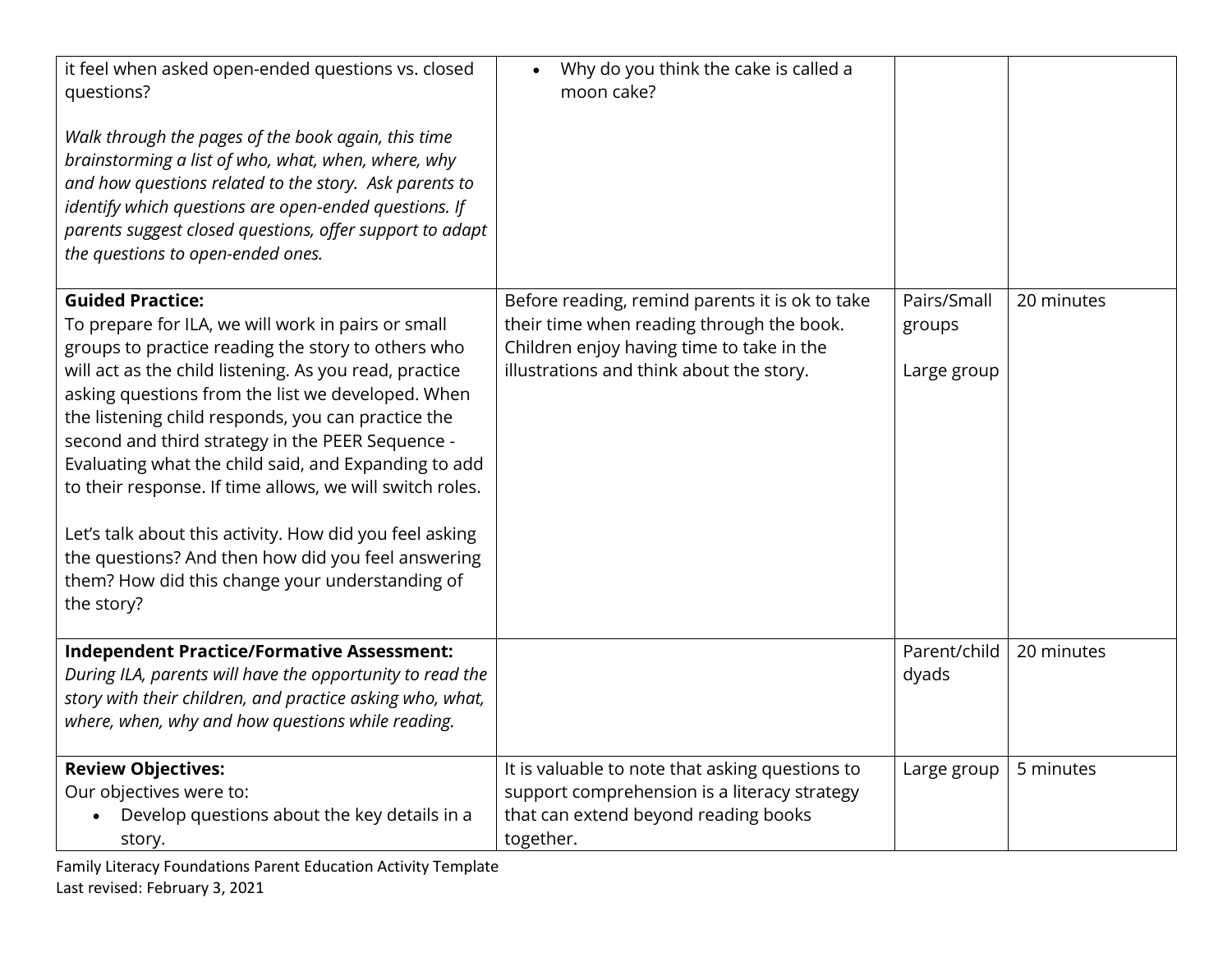| Explain how who, what, when, where, why, and<br>$\bullet$<br>how questions support comprehension.                                                                                                                                                                                                                                                                                                                                                                                                                                                                                                                                                                                                                                                                                                                                                                                                                                                                                                                                                                                                                                                             | When waiting at the doctor's office, visiting the<br>grocery store, or getting ready for bed, parents<br>can use open-ended questions to support<br>children's understanding and expand<br>vocabulary.                                                                                                                                                                                                                                                                                                                                                                                                                                                                                                                                                                          |             |           |
|---------------------------------------------------------------------------------------------------------------------------------------------------------------------------------------------------------------------------------------------------------------------------------------------------------------------------------------------------------------------------------------------------------------------------------------------------------------------------------------------------------------------------------------------------------------------------------------------------------------------------------------------------------------------------------------------------------------------------------------------------------------------------------------------------------------------------------------------------------------------------------------------------------------------------------------------------------------------------------------------------------------------------------------------------------------------------------------------------------------------------------------------------------------|---------------------------------------------------------------------------------------------------------------------------------------------------------------------------------------------------------------------------------------------------------------------------------------------------------------------------------------------------------------------------------------------------------------------------------------------------------------------------------------------------------------------------------------------------------------------------------------------------------------------------------------------------------------------------------------------------------------------------------------------------------------------------------|-------------|-----------|
| Wrap-up/Closure:<br>As you become more comfortable with using who,<br>what, where, when, why and how questions to support<br>reading comprehension, your child's engagement<br>and enjoyment of reading together will grow.<br>Children may begin to initiate reading times<br>together.<br>One aspect of the book that you may relate to is the<br>struggle that Little Star experiences with staying in<br>bed. Despite her mama's instruction, she continues<br>to sneak out of bed for a nibble of cake. Has anyone<br>experienced this? When your child has trouble<br>staying in bed at bedtime?<br>Share the article Bedtime Struggles with families. This is<br>an article you may find helpful if you have this<br>struggle. It says most young children have times<br>when they don't want to go to bed, or stay in<br>bed. Creating a consistent bedtime routine, which<br>can include reading together, can encourage a more<br>restful bedtime.<br>The article also suggests simply talking with your<br>child about their day. Who, what, where, when, why<br>and how questions can be a great tool to guide a<br>cozy night time conversation. | Teaser:<br>Another interesting perspective would be to<br>ensure that parents read the story BEFORE and<br>AFTER the adult education lesson. For those<br>who were not familiar with the details of the<br>Mid-Autumn Moon Festival, how did learning<br>about the festival impact their comprehension<br>and perception of the story?<br>Similarly, background knowledge is a very<br>important contributor to young children's<br>reading comprehension. The more a reader<br>knows about a topic, the easier it is to read a<br>text, understand it, and retain the information.<br>Having this additional knowledge creates a fun<br>opportunity to re-read the story, discovering<br>new details each time that can be talked about<br>to expand children's understanding. | Large group | 5 minutes |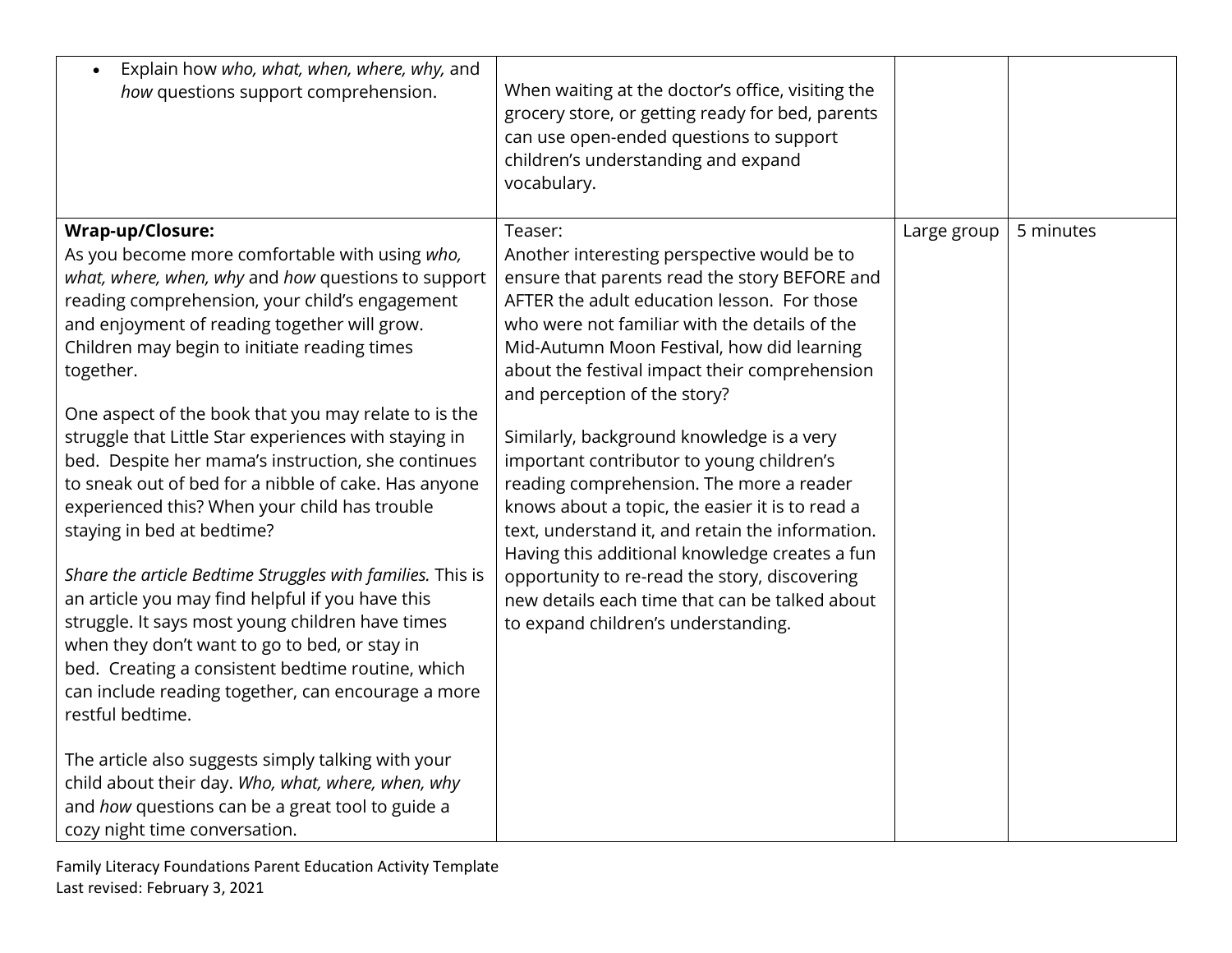# **Adult Education Activity**



#### **Lesson Topic:**

The Mid-Autumn Festival

**Level:** (*ABE, ASE, ESL, multi-)* Multi-

#### **College and Career Readiness Standard(s):**

#### **Anchor # 1 Level A, B**

*Read closely to determine what the text says explicitly and to make logical inferences from it; cite specific textual evidence when writing or speaking to support conclusions drawn from the text.*

*Level A: Ask and answer questions about key details in a text.*

Level B: Ask and answer such questions as who, what, where, when, why, and how to demonstrate understanding of key details in a text.

#### **ELPS Anchor and Level Correspondences:** (*Optional*) NA

## **Adult Education Lesson Objectives:**

• Ask and answer who, what, where, when, why, and how questions to demonstrate understanding of key details in a nonfiction text.

### **Materials:**

- Reading passages from<https://studycli.org/chinese-holidays/mid-autumn-festival/>
- 5 W & H Handout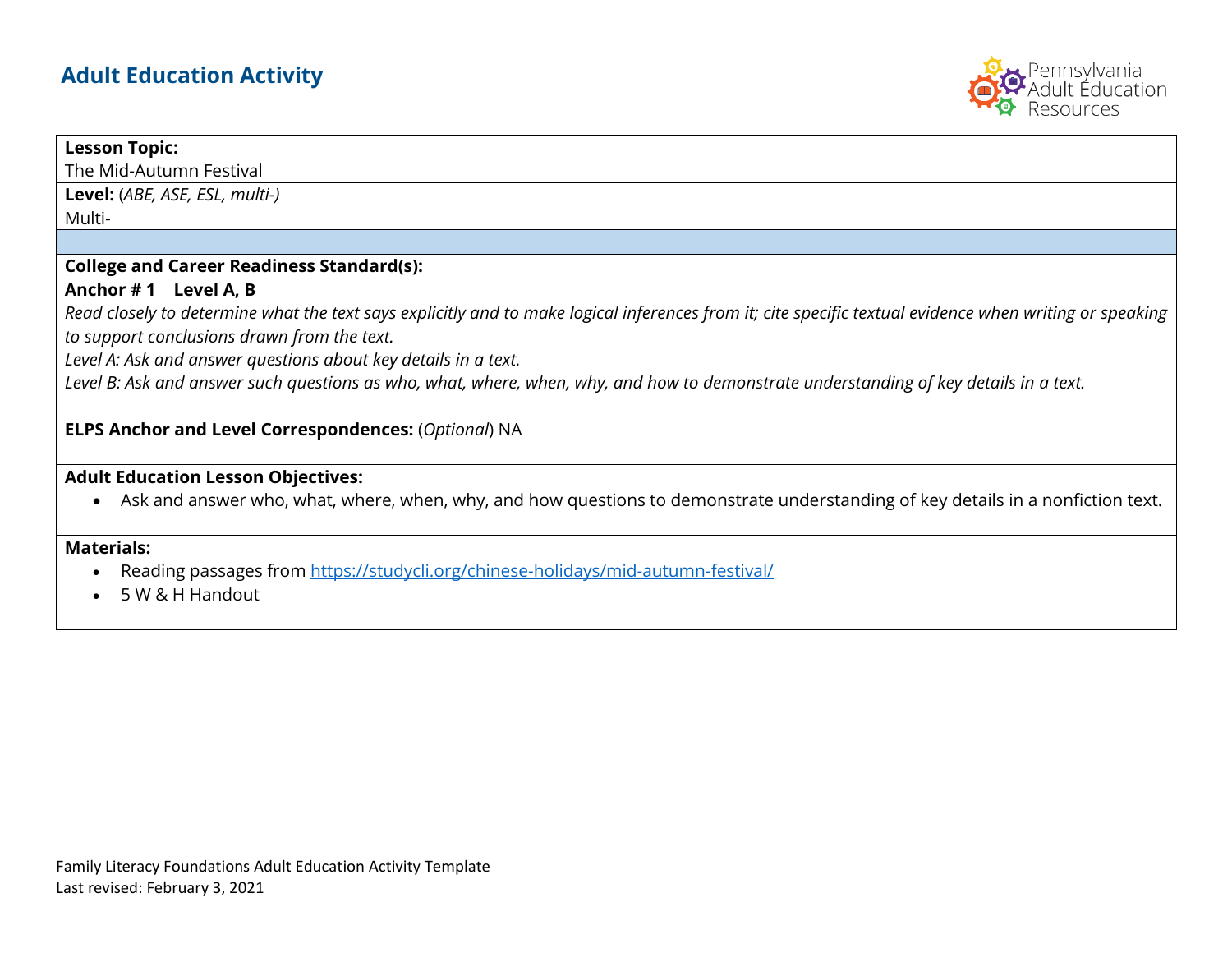# **Adult Education Lesson Framework**

| <b>Activity</b>                                                                                                | <b>Notes to the teacher</b>                 | <b>Grouping</b> | <b>Time</b> |
|----------------------------------------------------------------------------------------------------------------|---------------------------------------------|-----------------|-------------|
| Welcome/Icebreaker:                                                                                            | Cycles that students may notice include:    | Whole           | 5 minutes   |
| What is a cycle?                                                                                               | seasons, plant life cycle, lunar cycle      | group           |             |
| What are some cycles that you notice in nature?                                                                |                                             |                 |             |
| Recall the book "A Big Mooncake for Little Star."                                                              | Have images on available of the cycles.     |                 |             |
| What do you remember about the book?                                                                           |                                             |                 |             |
| (Virtual adaptation: Provide a PPT with images of the<br>different cycles. Use your camera to share the book.) |                                             |                 |             |
| <b>Review Objectives:</b>                                                                                      | Write the objective on the board.           | Whole           | 5 minutes   |
| As we learn about the Mid-Autumn Festival, we are                                                              |                                             | group           |             |
| going to focus on identifying important details in                                                             |                                             |                 |             |
| what we read. You will:                                                                                        |                                             |                 |             |
| Develop who, what, when, where, why, and how<br>questions for a nonfiction narrative.                          |                                             |                 |             |
| <b>Direct Instruction:</b>                                                                                     | Record student responses on the board. Some | Whole           | 5 minutes   |
| Let's begin by recalling important details from the                                                            | responses may include:                      | group           |             |
| book A Big Mooncake for Little Star. What do you                                                               | The book is about Little Star and her       |                 |             |
| remember? One way to recall important details is to                                                            | mother                                      |                 |             |
| ask yourself the 5 Ws and H questions.                                                                         | They bake a mooncake for the festival       |                 |             |
|                                                                                                                | Little Star's mother tells her not to take  |                 |             |
| Thank you - you remembered a lot of key details                                                                | bites from the mooncake                     |                 |             |
| from the story!                                                                                                | Little Star wakes up each night to take     |                 |             |
| Asking yourself the who, what, when, where, why,                                                               | little bites                                |                 |             |
| and how questions while reading help you                                                                       | Eventually she eats the whole mooncake      |                 |             |
| comprehend, or understand what you are reading.                                                                | Little Star and her mother make a new       |                 |             |
| This applies to things you read with your children,                                                            | mooncake                                    |                 |             |
| things you read for personal enjoyment, but also                                                               |                                             |                 |             |
| important things you read - perhaps something from                                                             |                                             |                 |             |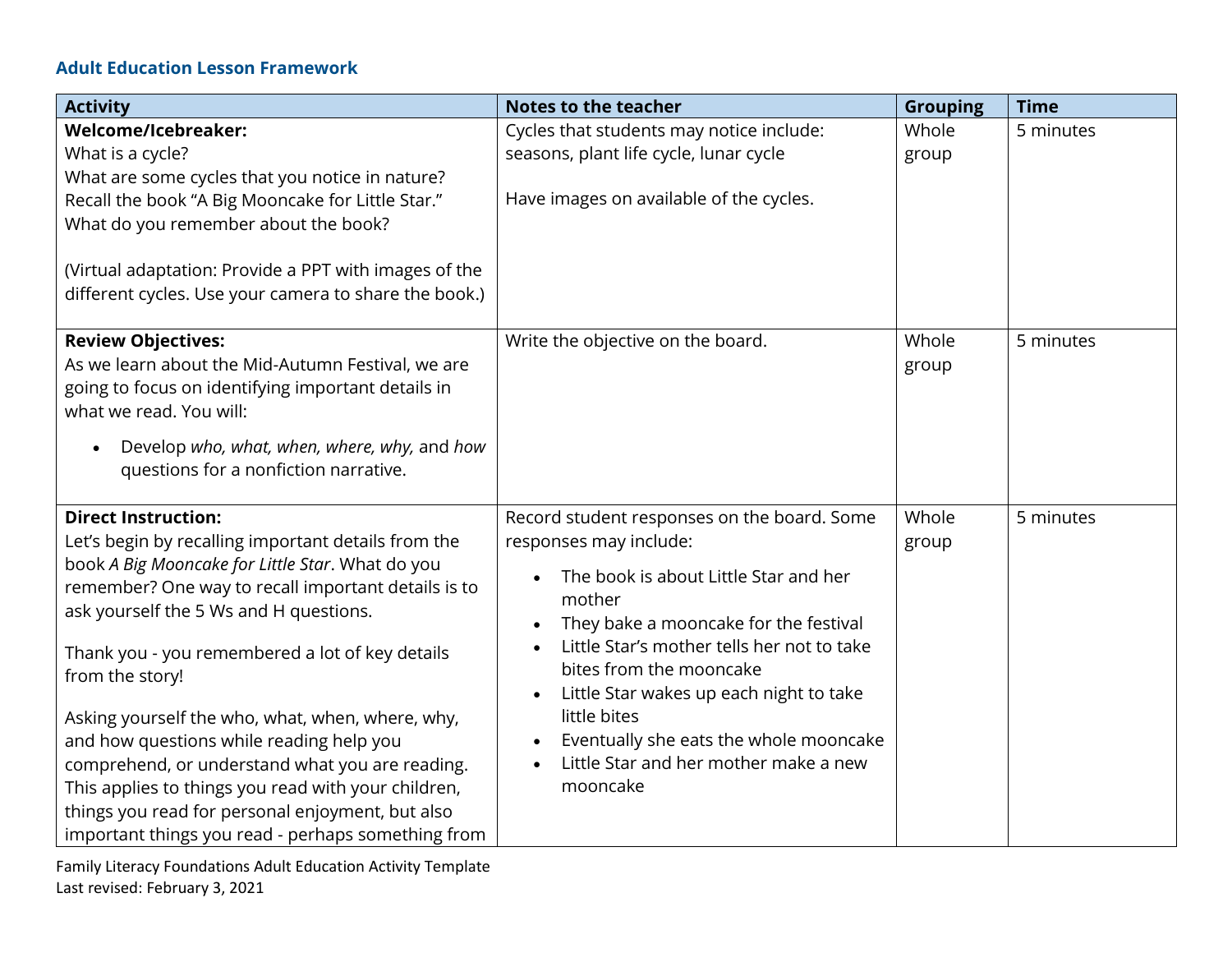| your doctor, your child's school, or your landlord.<br>When you have to comprehend what you read, keep<br>these questions in mind. It is ok to grab a piece of<br>paper, like this handout, to keep track of important<br>details.<br>(Virtual adaptation: Use the whiteboard to record<br>student's responses to the questions.)                                                                                                                                                                                                                                                                                                                                                                                                                                                                                                                                                                                       | The mooncake Little Star takes bites<br>from is like the moon in the sky                                                                                                                                                                                                                                                                                                                                                                                                                                                                          |                |            |
|-------------------------------------------------------------------------------------------------------------------------------------------------------------------------------------------------------------------------------------------------------------------------------------------------------------------------------------------------------------------------------------------------------------------------------------------------------------------------------------------------------------------------------------------------------------------------------------------------------------------------------------------------------------------------------------------------------------------------------------------------------------------------------------------------------------------------------------------------------------------------------------------------------------------------|---------------------------------------------------------------------------------------------------------------------------------------------------------------------------------------------------------------------------------------------------------------------------------------------------------------------------------------------------------------------------------------------------------------------------------------------------------------------------------------------------------------------------------------------------|----------------|------------|
| <b>Guided Practice:</b><br>In A Big Mooncake for Little Star, Little Star and her<br>mother are baking a mooncake for the Mid-Autumn<br>Festival.<br>Has anyone heard of or celebrated this festival?<br>If you have students who are familiar with the festival,<br>ask them to share their knowledge and experiences (if<br>they are comfortable).<br>This website/handout from CLI, the Chinese<br>Language Institute, has some great information<br>about the Mid-Autumn Festival. Let's take a few<br>moments to examine the website/handout. Make a<br>note of things that you notice.<br>What are some things that you noticed?<br>To begin, I would like you to read the first two<br>sections silently to yourself. Please look back to me<br>when you are finished and ready to continue.<br>Thank you. Now please listen as I read. As I am<br>reading, keep in mind these what, who, and when<br>questions. | Share the reading passage for CLI. You can copy<br>and paste the material into a document (be<br>sure to cite your source!) or you can direct<br>students to the website.<br>Give students 3-5 minutes to examine the<br>resource they will be reading.<br>Make note of what students notice on the<br>board.<br>Allow students time to read the first two<br>sections.<br>Post these questions on the board:<br>What is the Mid-Autumn Festival?<br>Who celebrates the Mid-Autumn<br>Festival?<br>When is the Mid-Autumn Festival<br>celebrated? | Whole<br>group | 15 minutes |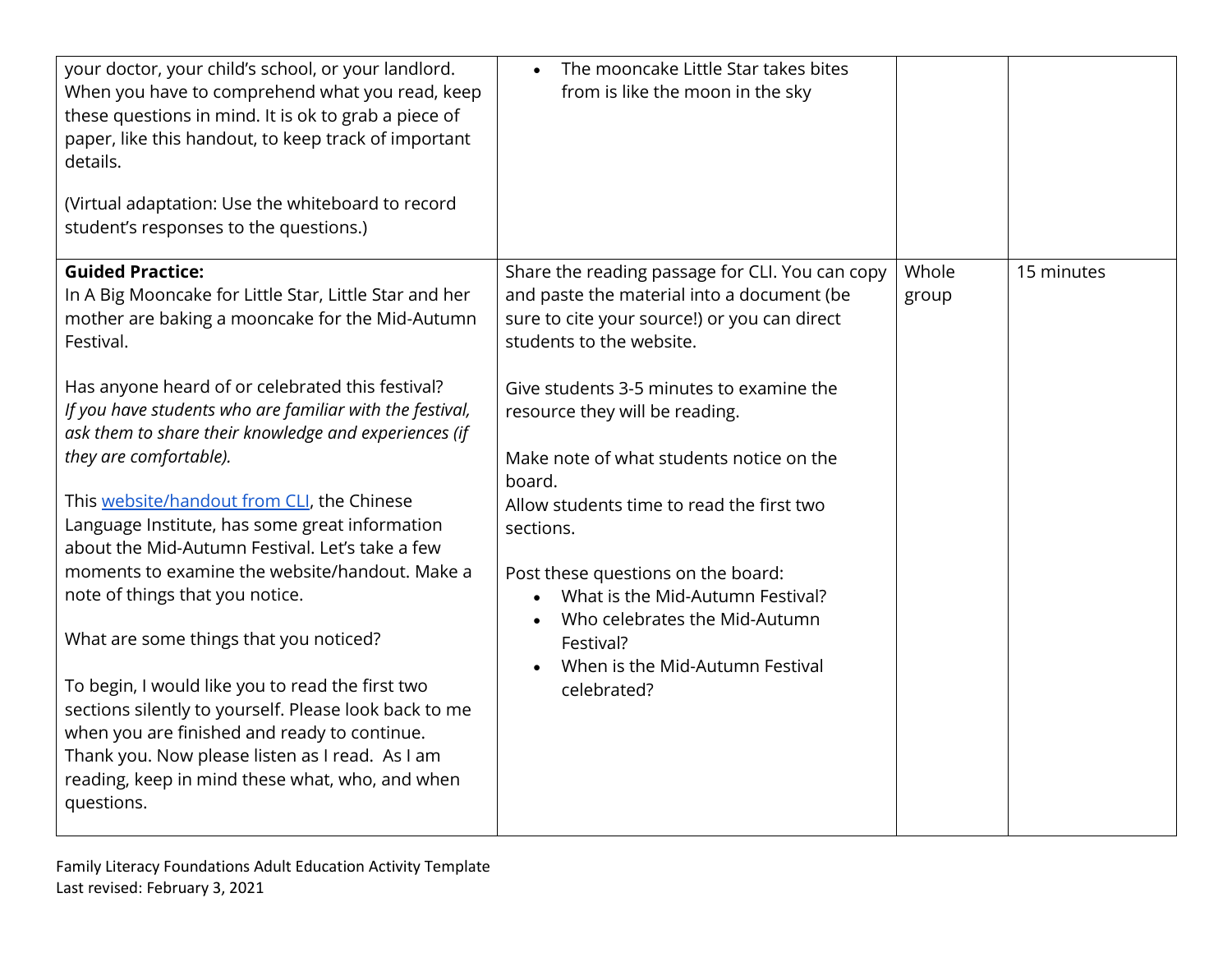*Distribute 5Ws & H Handout. Read the first two sections aloud to class.*

Thank you for your attention. Who is able to answer these questions? First, what is the Mid-Autumn Festival? As I look through the passage, I see that it is **a day for friends and family to gather together, offer thanks to the fall harvest, and pray for longevity and good fortune.**

Who celebrates the festival? Let me look back - the first sentence tells me the Mid-Autumn Festival is **one of the most important holidays in China and is recognized and celebrated by ethnic Chinese around the world.**

When is the festival celebrated? Again, the first paragraph of the passage tells me more about when the festival is celebrated. First, t**he festival is held on the 15th day of the eighth month of th[e](https://studycli.org/chinese-culture/chinese-calendar/) Chinese lunisolar calendar (the night of the full moon between early September and October).**

Let's continue. Please follow along as I read. Use your handout to answer the questions.

(Virtual adaptation: Share your screen to show the reading. You can also copy and paste it into a Word document or PDF so students can easily view and annotate it. If you did this, be sure to credit the creator. You can share the handout as a PDF, email it to students, or even develop a Google slide where students can answer the questions.)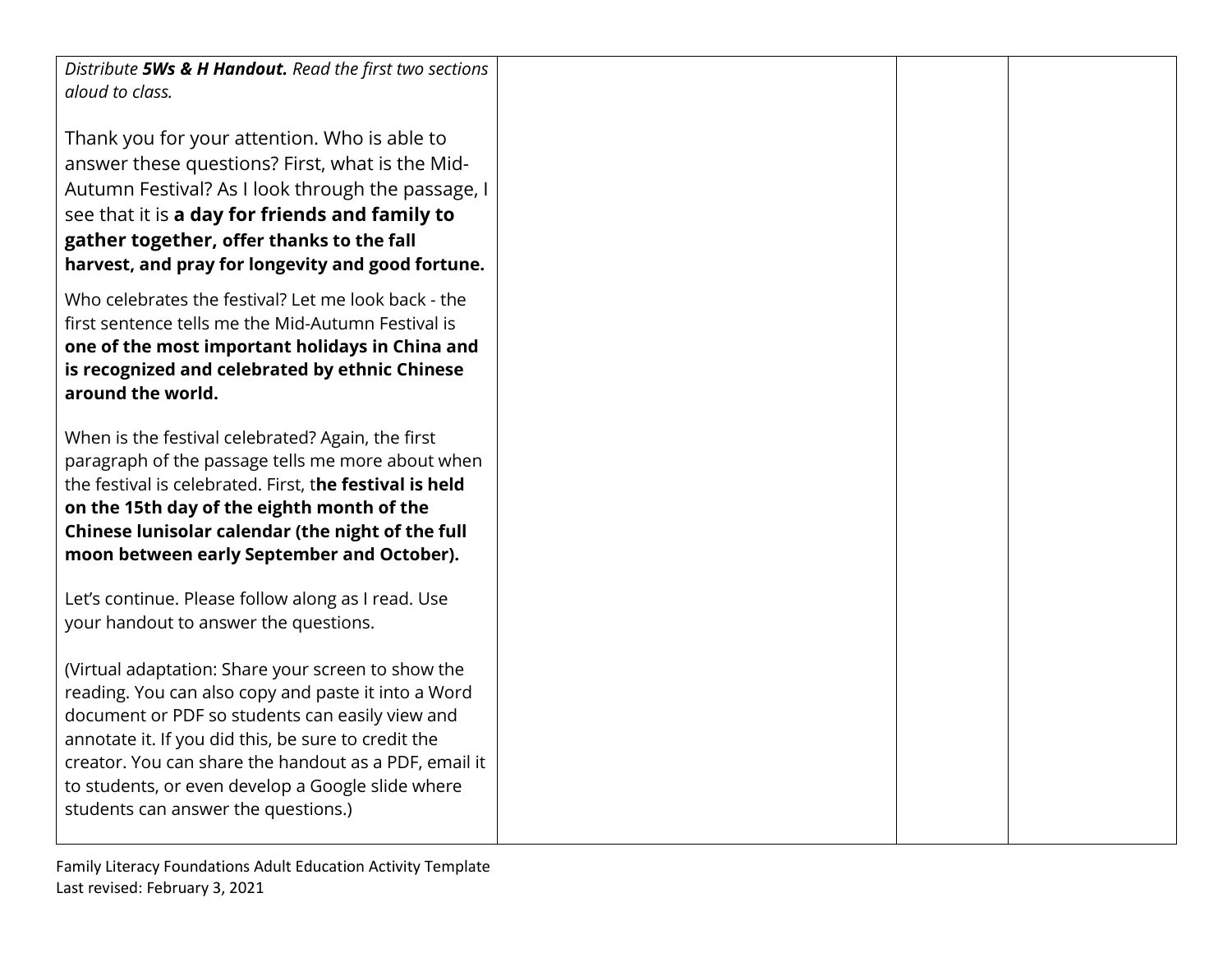| <b>Independent Practice:</b><br>Begin reading with the section: The story of the Mid-<br><b>Autumn Festival.</b><br>As I read, answer the questions on your handout.                                                                                                                                                                                                                                                                                                                                                                                                                                                                                                                                                                                                                                                                                                                                                                                   | Depending on the level(s) of your students, you<br>can read the remaining sections aloud as<br>students follow along, ask students to read<br>sections, or have students read silently to<br>themselves.                                                                                                                                                                           | Whole<br>group | 15 minutes |  |
|--------------------------------------------------------------------------------------------------------------------------------------------------------------------------------------------------------------------------------------------------------------------------------------------------------------------------------------------------------------------------------------------------------------------------------------------------------------------------------------------------------------------------------------------------------------------------------------------------------------------------------------------------------------------------------------------------------------------------------------------------------------------------------------------------------------------------------------------------------------------------------------------------------------------------------------------------------|------------------------------------------------------------------------------------------------------------------------------------------------------------------------------------------------------------------------------------------------------------------------------------------------------------------------------------------------------------------------------------|----------------|------------|--|
| Read the passage through section Mid-Autumn<br><b>Festival Quick Facts.</b><br>Take a few moments to look back through the<br>questions on the handout. Have you answered each<br>question? If you need to review before you answer,<br>please do that and look up to me when you are<br>ready to continue.<br>Let's review the questions for this section. Ask<br>students to share their responses aloud.<br>What is the origin of The Mid-Autumn Festival? The<br>Mid-Autumn Festival is based on the legend of a<br>brave warrior who destroyed the eight of nine<br>blazing suns making Earth a place where man<br>and woman could live.<br>How did the king reward Houyi? He rewarded him<br>with a magic elixir that would send him to the<br>heavens if he drank it.<br>Why didn't Houyi drink the elixir? Because he was in<br>love and didn't want to go to the heavens.<br>Who planned to steal the elixir from Houyi? His arch<br>nemesis. | <b>5 Ws &amp; H Questions</b><br>What is the origin of The Mid-Autumn<br>$\bullet$<br>Festival?<br>How did the king reward Houyi?<br>Why didn't Houyi drink the elixir?<br>Who planned to steal the elixir from<br>Houyi?<br>Who ended up drinking the elixir? What<br>$\bullet$<br>happened as a result?<br>Who do the Chinese people remember<br>during The Mid-Autumn Festival? |                |            |  |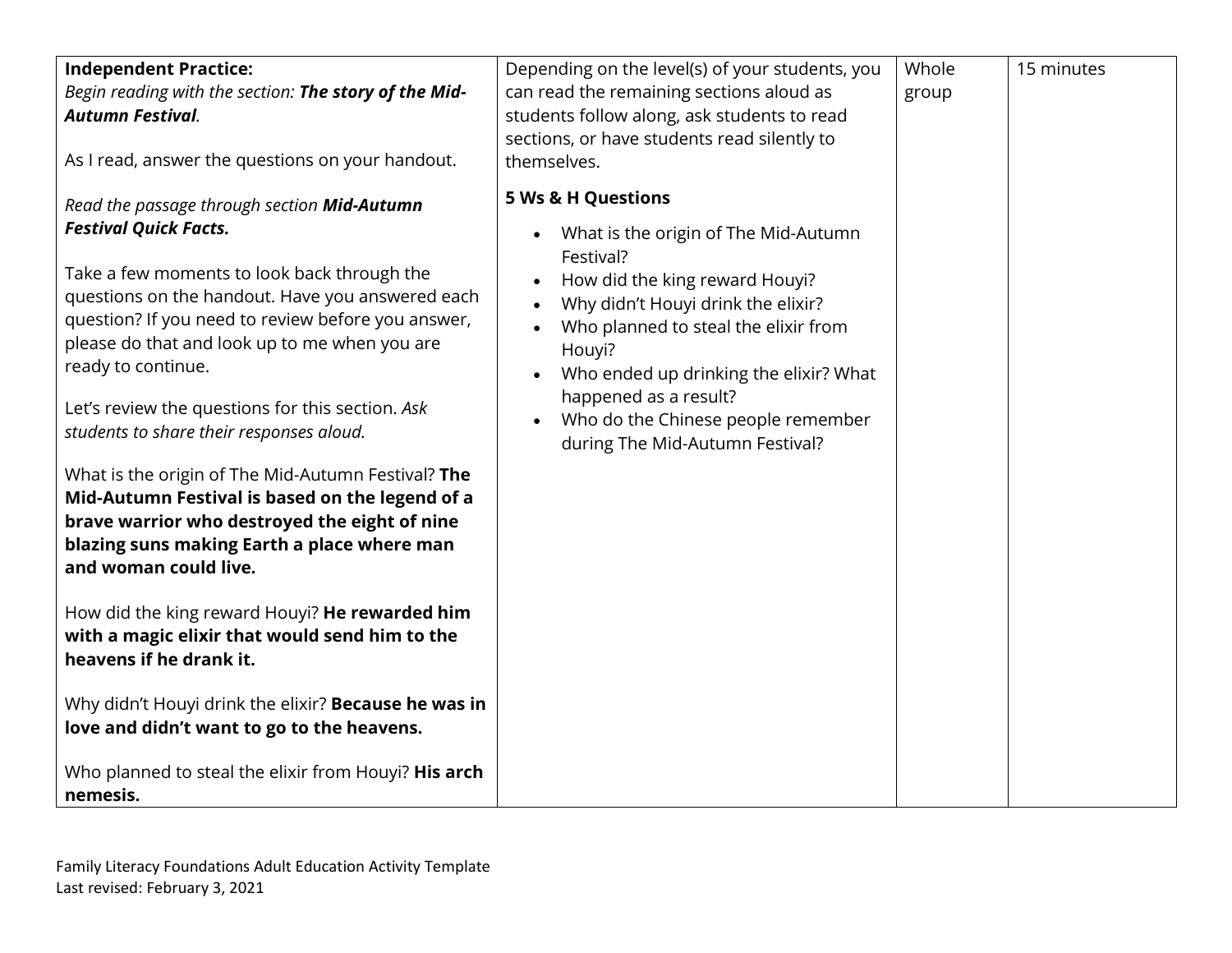| Who ended up drinking the elixir instead? What was<br>the result? Houyi's love drank the elixir and was<br>sent to the heavens.<br>Who do the Chinese people remember during The<br>Mid-Autumn Festival? Loved ones who they are<br>separated from.<br>Congratulations! Everyone did a great job finding the<br>answers to those questions! Could you tell a friend<br>who didn't know the origin of The Mid-Autumn<br>Festival?<br>(Virtual adaptation: Share your screen to show the<br>reading. You can also copy and paste it into a Word<br>document or PDF so students can easily view and<br>annotate it. If you did this, be sure to credit the<br>creator. You can share the handout as a PDF, email it<br>to students, or even develop a Google slide where<br>students can answer the questions.) |                                                                                                                                                                                                                                                                                                                                                                                                        |                                     |            |
|--------------------------------------------------------------------------------------------------------------------------------------------------------------------------------------------------------------------------------------------------------------------------------------------------------------------------------------------------------------------------------------------------------------------------------------------------------------------------------------------------------------------------------------------------------------------------------------------------------------------------------------------------------------------------------------------------------------------------------------------------------------------------------------------------------------|--------------------------------------------------------------------------------------------------------------------------------------------------------------------------------------------------------------------------------------------------------------------------------------------------------------------------------------------------------------------------------------------------------|-------------------------------------|------------|
| <b>Formative Assessment</b><br>Let's end the lesson by creating and answering some<br>questions.<br>Please read from section Mid-Autumn Festival<br>quick facts through section Other Names. As you<br>read, use your handout to develop five 5W & H<br>questions. When you are finished, we will partner up<br>to answer each other's questions.<br>Please look to me when you are ready to pair up and<br>answer questions.                                                                                                                                                                                                                                                                                                                                                                                | Some possible questions for students:<br>When did The Mid-Autumn Festival<br>originate? 3000 years ago/during the<br><b>Shang dynasty</b><br>What is the literal translation? middle<br>autumn festival<br>Who was Houyi's love? Chang'e<br>What is Chang'e companion on the<br>moon? the moon rabbit<br>Why do the Chinese celebrate the moon<br>in mid-autumn? that is when the moon<br>is brightest | Individual/s<br>mall<br>groups/pair | 30 minutes |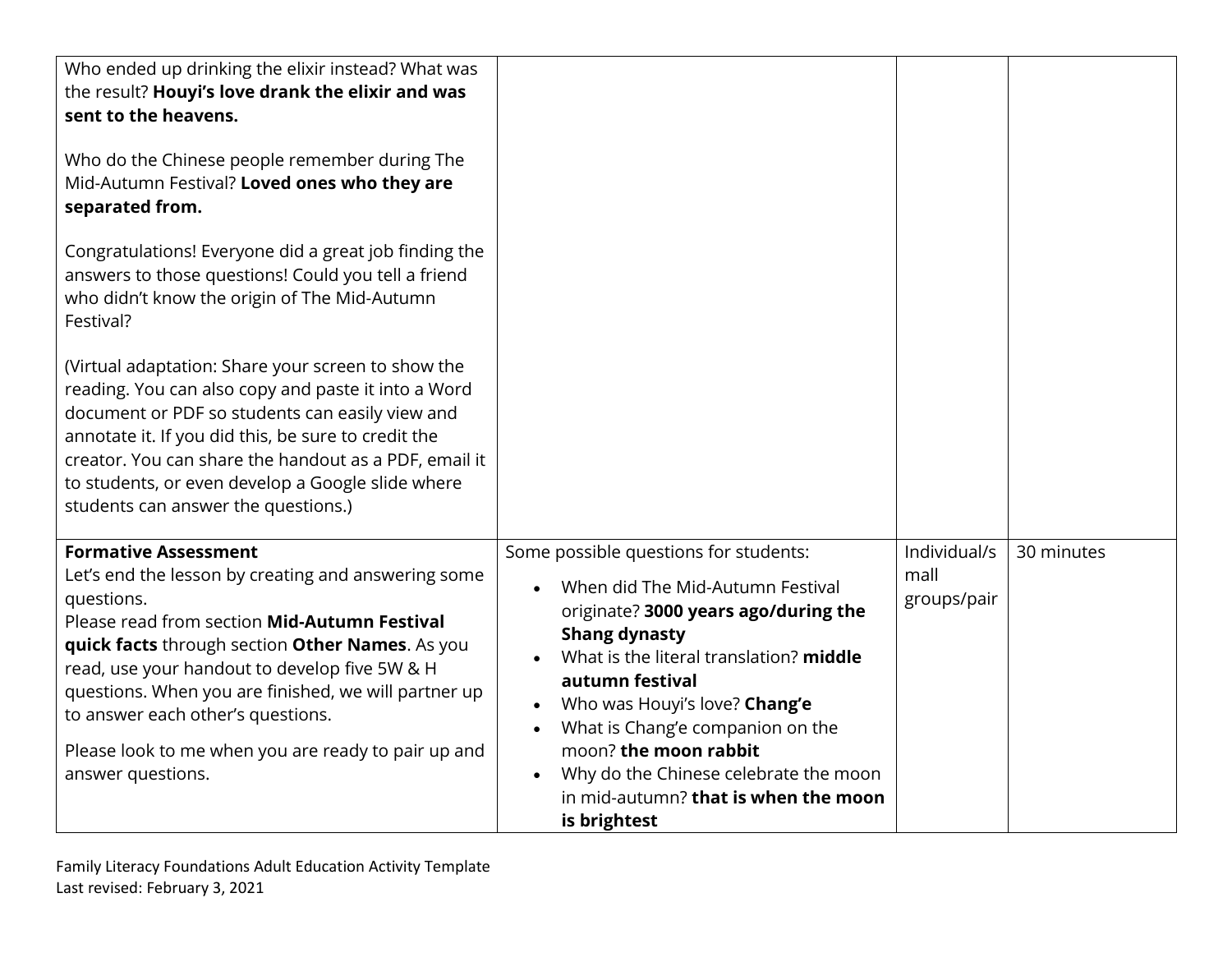| When students are ready, group them as appropriate<br>for the size of your class. Ask them to share their<br>handouts with their partner or within small groups.<br>Let's take some time to respond to one another's<br>questions. Please look to me when you are ready to<br>continue.<br>When students are finished, collect the handouts for<br>review and to reflect on the activity.<br>Were you able to answer all of your partner's<br>questions?<br>Did you notice that you had similar or even the same<br>questions? Why do you think this is?<br>How could you use this skill at home?<br>(Virtual adaptation: Students could create their<br>questions in Google Docs or Slides. You could use<br>breakout rooms for the small group or partner<br>work.) | How big are mooncakes? about the size<br>of a hockey puck<br>What do mooncakes taste like? they can<br>be sweet or savory<br>What are some other countries that<br>$\bullet$<br>celebrate The Mid-Autumn Festival?<br><b>Japan and Vietnam</b><br>What are some other names for The<br>Mid-Autumn Festival? Moon Festival,<br><b>Harvest Moon Festival, Mooncake</b><br><b>Festival, Reunion Festival</b> |                |           |
|-----------------------------------------------------------------------------------------------------------------------------------------------------------------------------------------------------------------------------------------------------------------------------------------------------------------------------------------------------------------------------------------------------------------------------------------------------------------------------------------------------------------------------------------------------------------------------------------------------------------------------------------------------------------------------------------------------------------------------------------------------------------------|-----------------------------------------------------------------------------------------------------------------------------------------------------------------------------------------------------------------------------------------------------------------------------------------------------------------------------------------------------------------------------------------------------------|----------------|-----------|
| <b>Review Objectives:</b><br>Today we used comprehension skills to learn about<br>the Mid-Autumn Festival from our PE/ILA book. We<br>Asked and answered who, what, where, when,<br>why, and how questions to demonstrate<br>understanding of key details in a nonfiction<br>text.<br>What is something that you learned today that you<br>didn't know before?<br>Family Literacy Foundations Adult Education Activity Template                                                                                                                                                                                                                                                                                                                                       | Write students' responses on the board.                                                                                                                                                                                                                                                                                                                                                                   | Whole<br>group | 5 minutes |

Last revised: February 3, 2021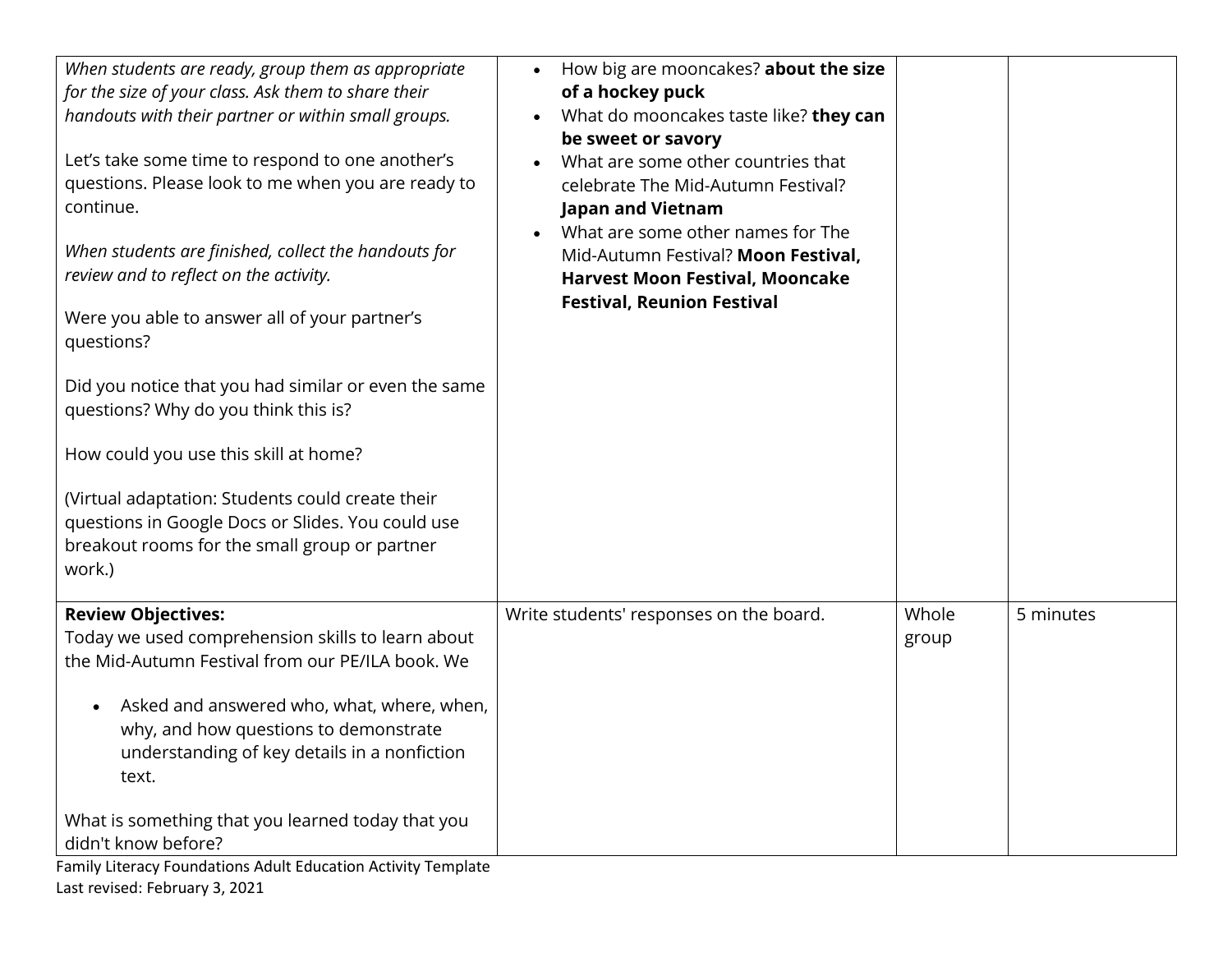| (Virtual adaptation: Write students' responses on the<br>whiteboard.)                                                                                                                                                                   |                                                                                                                                                  |                |           |
|-----------------------------------------------------------------------------------------------------------------------------------------------------------------------------------------------------------------------------------------|--------------------------------------------------------------------------------------------------------------------------------------------------|----------------|-----------|
| <b>Wrap-up/Closure:</b><br>Remember when you are reading something<br>important - or even reading for pleasure - you<br>ensure your understanding by asking yourself the 5<br>Ws & H questions.<br>Over the next week, please try this. | In a week, check in with students to see when<br>they have encountered opportunities to<br>monitor comprehension using the 5Ws & H<br>questions. | Whole<br>group | 5 minutes |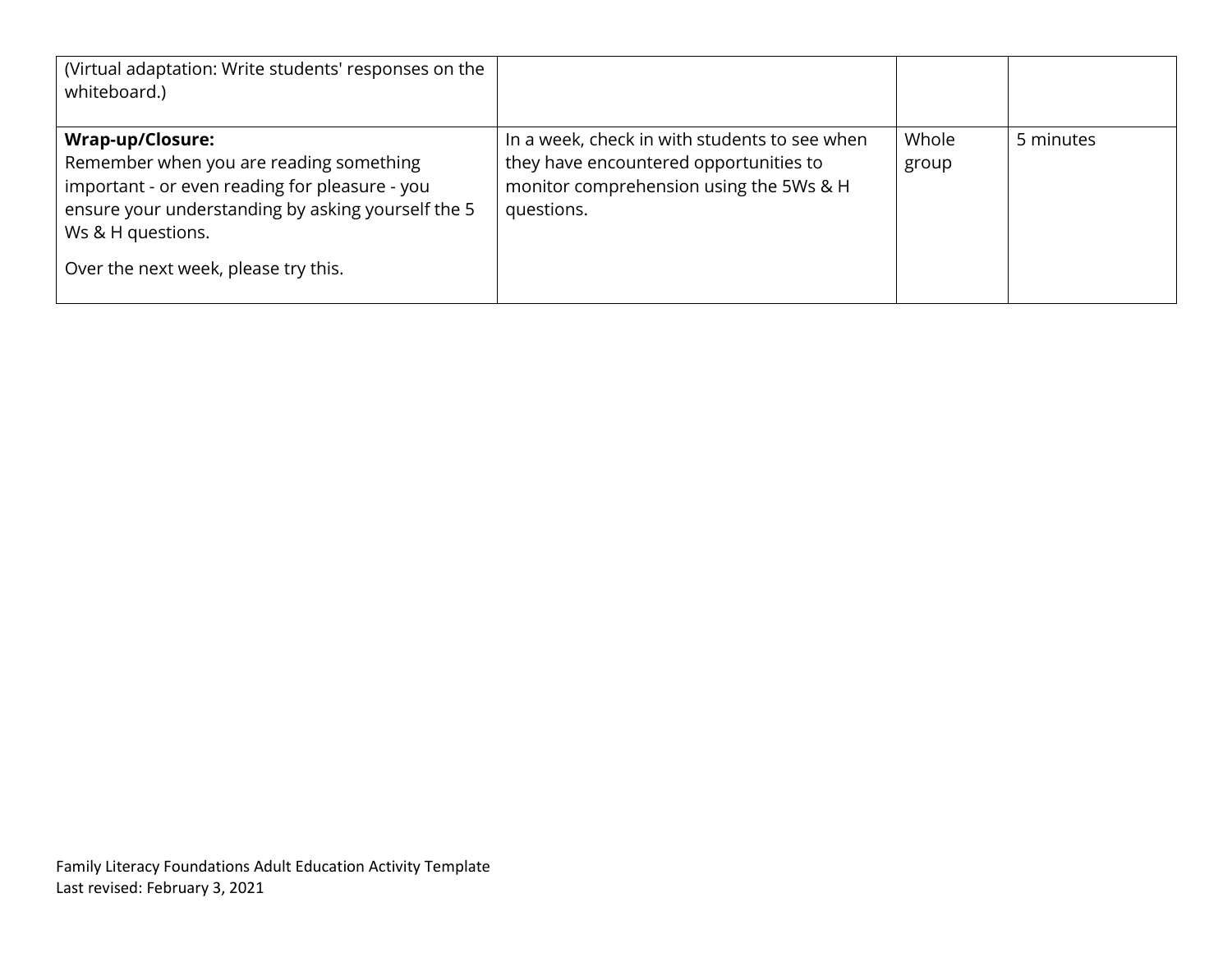

| <b>ILA Topic:</b>                                                                                                                                                                                                                                                                                                                                                                                                                          |                          |  |  |  |
|--------------------------------------------------------------------------------------------------------------------------------------------------------------------------------------------------------------------------------------------------------------------------------------------------------------------------------------------------------------------------------------------------------------------------------------------|--------------------------|--|--|--|
| A Big Mooncake for Little Star (The Mid-Autumn Moon Festival)                                                                                                                                                                                                                                                                                                                                                                              |                          |  |  |  |
| Parent Level: (ABE, ASE, ESL, multi-) Multi                                                                                                                                                                                                                                                                                                                                                                                                | <b>Time to Complete:</b> |  |  |  |
| Child Level: (infant, toddler, Pre-K, school-age, multi-) Pre-K                                                                                                                                                                                                                                                                                                                                                                            | 45 minutes               |  |  |  |
| <b>NELP Predictors of Later Success:</b><br>Phonological memory: the ability to remember spoken information for a short period of time<br>$\bullet$<br>Oral language: the ability to produce or comprehend spoken language, including vocabulary and grammar<br>$\bullet$<br>Visual processing: the ability to match or discriminate visually presented symbols<br>$\bullet$                                                               |                          |  |  |  |
| <b>ILA/Parent Education Lesson Objectives:</b> (Restate the objectives from the parent education lesson.)                                                                                                                                                                                                                                                                                                                                  |                          |  |  |  |
| Develop questions about the key details in a story.<br>$\bullet$<br>Explain how who, what, when, where, why, and how questions support comprehension.<br>$\bullet$                                                                                                                                                                                                                                                                         |                          |  |  |  |
| <b>Materials:</b><br>Copies of "A Big Mooncake for Little Star"<br>Pat-a-Cake handout<br>Mooncake Images sheet<br>$\bullet$<br>A cookie, pancake, slice of bread, or real mooncake to act out the story<br>https://wonderopolis.org/wonders?q=moon - Moon wonders<br>https://youtu.be/sS7li1KtH08 - Rabbit drawing video<br>$\bullet$<br>Drawing/scratch paper and pencils, crayons (red, pink, orange, green are referenced)<br>$\bullet$ |                          |  |  |  |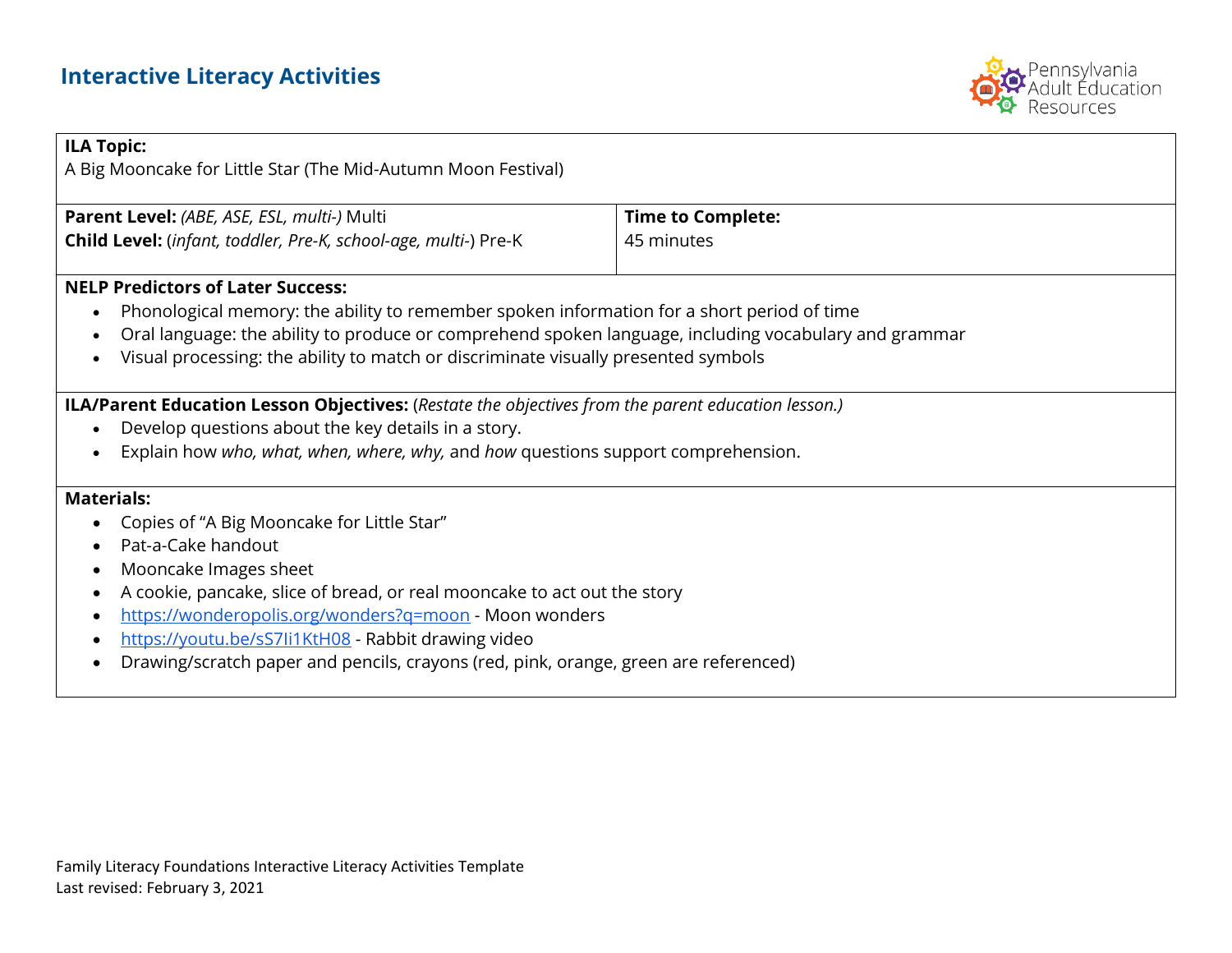# **ILA Lesson Framework**

# **Introduction:**

- Explain how *who, what, when, where, why,* and *how* questions support comprehension.
- Prompt component of PEER strategy
- Questions can also be used to Expand
- Use the open-ended questions you brainstormed when reading to prompt and expand

| When adults read with young children, children begin to                                                                                                                                                                                                                                                                                                                                                                                                                                                                                                                                                                                                                                                                                                                                                                                                                                                                                                                                                                                                                       | <b>Activity: Reading and Talking Together</b>                                                                                                                                                                                                                                                                                                                                                                                                                                                                                                                                                                                                                                                                                                                                                                                                                                                                                                                                                                                                                                        |
|-------------------------------------------------------------------------------------------------------------------------------------------------------------------------------------------------------------------------------------------------------------------------------------------------------------------------------------------------------------------------------------------------------------------------------------------------------------------------------------------------------------------------------------------------------------------------------------------------------------------------------------------------------------------------------------------------------------------------------------------------------------------------------------------------------------------------------------------------------------------------------------------------------------------------------------------------------------------------------------------------------------------------------------------------------------------------------|--------------------------------------------------------------------------------------------------------------------------------------------------------------------------------------------------------------------------------------------------------------------------------------------------------------------------------------------------------------------------------------------------------------------------------------------------------------------------------------------------------------------------------------------------------------------------------------------------------------------------------------------------------------------------------------------------------------------------------------------------------------------------------------------------------------------------------------------------------------------------------------------------------------------------------------------------------------------------------------------------------------------------------------------------------------------------------------|
| understand that written and spoken words have<br>meaning. This helps them to develop vocabulary, and to<br>connect to the world around them. Even though infants<br>and toddlers might not "answer" adults the way older<br>children do, it is helping them grow when adults read<br>and talk to them. Those same who, what, where, when,<br>why and how questions brainstormed during parent<br>education are just as important to ask infants and<br>toddlers as they are older preschool and elementary age<br>children.<br>Infants are learning by leaps and bounds, and are<br>soothed by the sound of their parent's voice and words.<br>They may use all of their five senses to explore a book;<br>this is a normal part of their development. Parents may<br>want to read "A Big Mooncake for Little Star" or select a<br>board book, if preferred. Another option is to practice<br>the rhyme, "Pat-a-Cake." Just like Little Star and her<br>mama baked a Mooncake, parents and children can<br>celebrate with this playful rhyme. Pat-a-Cake handout<br>provided. | While reading the story, parents can ask questions to model<br>language, and point to pictures in the book while saying the<br>words to PROMPT children and build a foundation for<br>vocabulary development. If they choose to recite the rhyme,<br>they can narrate while doing the motions together. They can<br><b>EVALUATE</b> and <b>EXPAND</b> by observing their child's verbal and<br>non-verbal responses, such as smiling, kicking, and cooing.<br>Parents can also REPEAT their children's responses.<br><b>Activity: Narrating Your Child's Day</b><br>Reading and talking to children can happen at any time of the<br>day. Parents can tell a story about your child's day or narrate<br>the steps in their bedtime routine. At nighttime, parents can<br>show their child the moon by pointing and repeating the<br>word, and describing what it looks like.<br><b>Virtual Adaptation:</b><br>This activity can be done when together in person or virtually<br>with minimal adaptation. The Pat-a-Cake handout can be<br>shared on a screen or modeled using video. |
| Before reading, peek inside the book's cover at the<br>description of the book. Just like a movie often has a                                                                                                                                                                                                                                                                                                                                                                                                                                                                                                                                                                                                                                                                                                                                                                                                                                                                                                                                                                 | <b>Activity: Using Questions to Support Comprehension</b>                                                                                                                                                                                                                                                                                                                                                                                                                                                                                                                                                                                                                                                                                                                                                                                                                                                                                                                                                                                                                            |
|                                                                                                                                                                                                                                                                                                                                                                                                                                                                                                                                                                                                                                                                                                                                                                                                                                                                                                                                                                                                                                                                               |                                                                                                                                                                                                                                                                                                                                                                                                                                                                                                                                                                                                                                                                                                                                                                                                                                                                                                                                                                                                                                                                                      |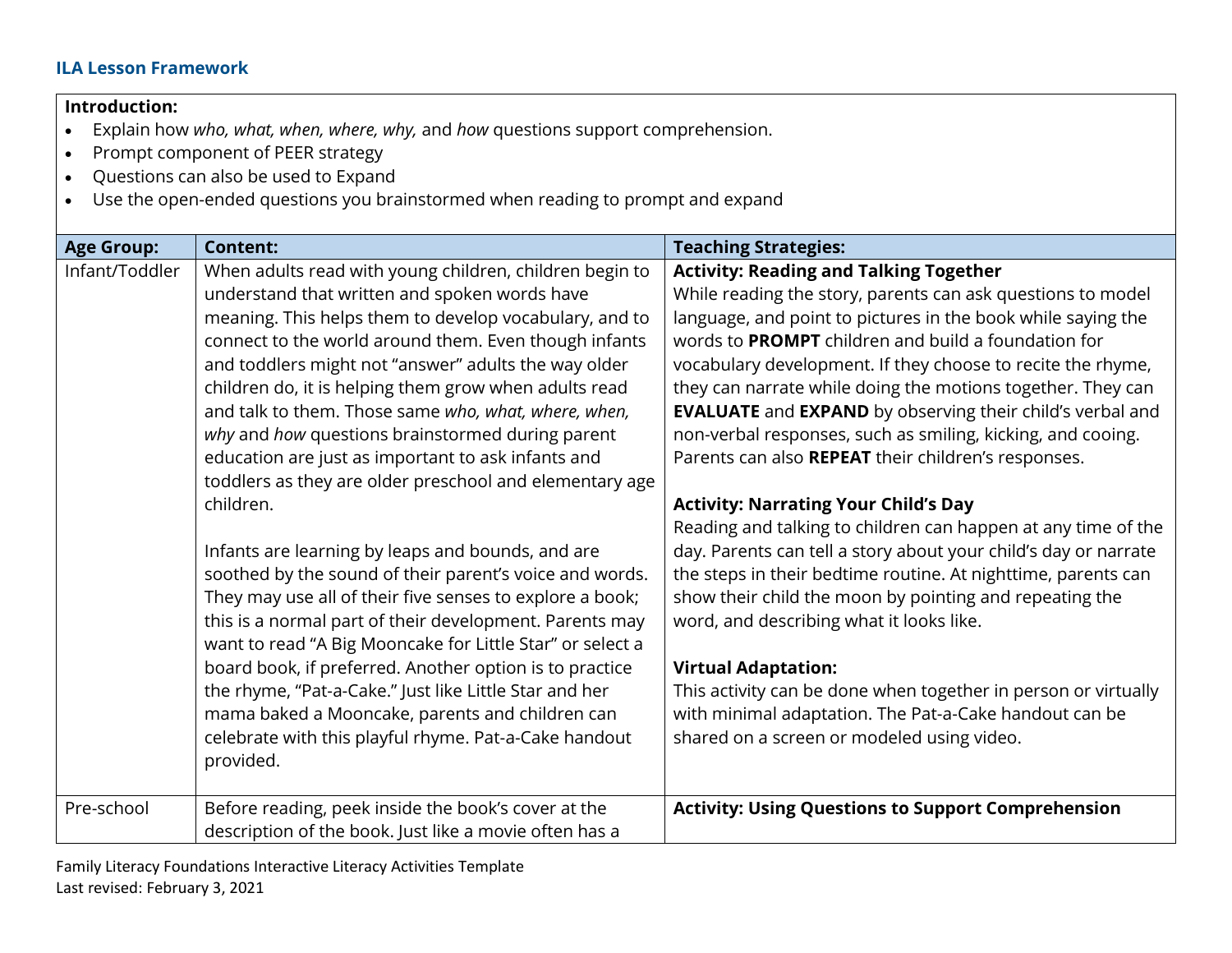| trailer, previewing a book can help to build excitement.<br>Inside this book, parents will find an excellent example<br>of an open-ended "what" question, which serves as a<br>wonderful PROMPT:                                                                                                                                      | Before getting into the story, parents can take a moment with<br>children to look at the front and back cover of the book and<br>ask children, "What do you think will happen in this story?"<br>The repetitive pattern within the story will also help children<br>continue to predict based on what they recall.                                                                                                                                                                                                                                                                                                                                                                                                                                            |
|---------------------------------------------------------------------------------------------------------------------------------------------------------------------------------------------------------------------------------------------------------------------------------------------------------------------------------------|---------------------------------------------------------------------------------------------------------------------------------------------------------------------------------------------------------------------------------------------------------------------------------------------------------------------------------------------------------------------------------------------------------------------------------------------------------------------------------------------------------------------------------------------------------------------------------------------------------------------------------------------------------------------------------------------------------------------------------------------------------------|
| "Little Star loves the delicious Mooncake that she bakes with<br>her mama. But she's not supposed to eat any yet! What<br>happens when she can't resist a nibble?"<br>Retelling is another important foundational skill for<br>young readers. When children recall and retell the<br>events of a story, it supports comprehension and | While reading, parents can integrate their who, what, where,<br>when, why and how questions and evaluate their child's<br>interpretation of the story. This provides a great opportunity<br>to add information to expand children's comprehension, or<br>understanding, of the story. For example, a parent might ask,<br>"What is Little Star doing on this page?" A child might respond,                                                                                                                                                                                                                                                                                                                                                                    |
| promotes the development of expressive vocabulary.<br>"A Big Mooncake for Little Star" also presents an                                                                                                                                                                                                                               | "She is eating." To expand, a parent could say, "That's right.<br>She is sneaking out of bed to eat the Mooncake!"                                                                                                                                                                                                                                                                                                                                                                                                                                                                                                                                                                                                                                            |
| opportunity to explore and strengthen visual processing,<br>which is the ability to match or discriminate the details<br>in visual images. For example, you might see children<br>investigating and organizing items by color, shape, size,                                                                                           | Parents can also PROMPT children to recall the events of the<br>story by asking questions such as, "Do you remember what<br>Mama said to Little Star about eating the Mooncake?"                                                                                                                                                                                                                                                                                                                                                                                                                                                                                                                                                                              |
| or other characteristics. Learning that images have<br>meaning is foundational to literacy, and helps children<br>distinguish between letters as they learn to read and<br>write.                                                                                                                                                     | <b>Activity: Using PEER to Perform!</b><br>Using props to tell the story, such as a round cookie, a<br>pancake, a piece of bread cut into a circle, or a mooncake of<br>their own, children can nibble along with Little Star as they<br>read and act out the story. Parents may choose to add<br>movement, and encourage their child to tip toe ("pat, pat,<br>pat!") to take a bite and then return to "bed." Parents can join<br>in the fun by tiptoeing along or by playing "mama" and<br>listening for sounds. When acting out the story, parents can<br>use who, what, where, when, why and how questions to assist<br>with recall of events.<br>"Where does Little Star go next?"<br>"What did Mama say to Little Star after she ate the<br>mooncake?" |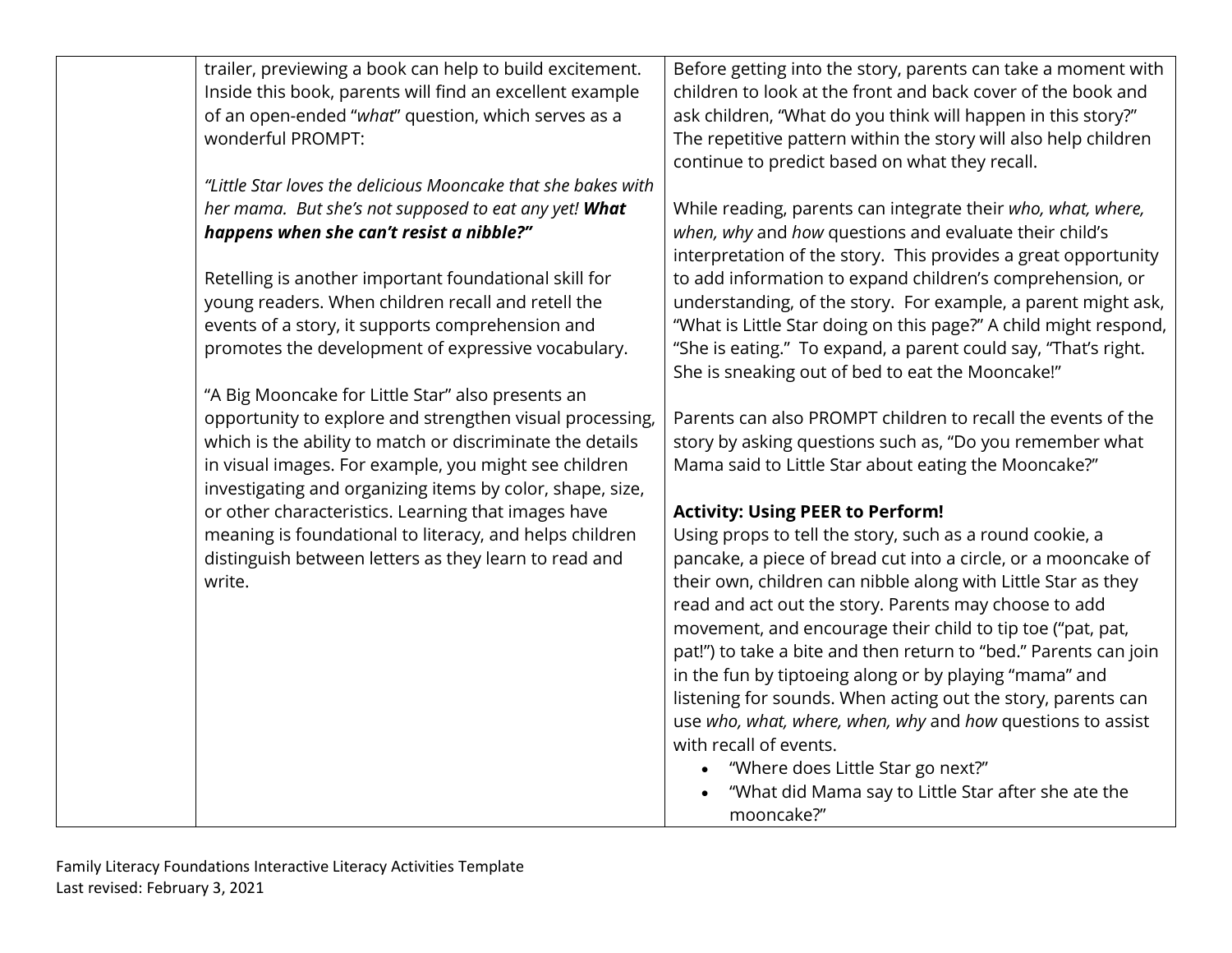|            |                                                                                                                                                                                                                                                                                                                                                                                                                                                                                                                                      | "How did Little Star feel when she was thinking about<br>the mooncake?"                                                                                                                                                                                                                                                                                                                                                                                                                                                                                   |
|------------|--------------------------------------------------------------------------------------------------------------------------------------------------------------------------------------------------------------------------------------------------------------------------------------------------------------------------------------------------------------------------------------------------------------------------------------------------------------------------------------------------------------------------------------|-----------------------------------------------------------------------------------------------------------------------------------------------------------------------------------------------------------------------------------------------------------------------------------------------------------------------------------------------------------------------------------------------------------------------------------------------------------------------------------------------------------------------------------------------------------|
|            |                                                                                                                                                                                                                                                                                                                                                                                                                                                                                                                                      | <b>Activity: Visual Processing</b><br>Grace Lin has a website dedicated to the books that she has<br>written and illustrated. It can be found at<br>https://gracelin.com/                                                                                                                                                                                                                                                                                                                                                                                 |
|            |                                                                                                                                                                                                                                                                                                                                                                                                                                                                                                                                      | On this site are images showing the progression of the<br>mooncake being nibbled away. Using the Mooncake Images<br>sheet, children and parents can cut out the 12 images and<br>match them to those shown on the double-page spread in<br>the book. After matching them, children can practice<br>sequencing the images in order, from full moon to crescent.                                                                                                                                                                                            |
|            |                                                                                                                                                                                                                                                                                                                                                                                                                                                                                                                                      | <b>Virtual Adaptation:</b><br>The first two activities can be done when together in person<br>or virtually with minimal adaptation. For the Visual Processing<br>activity, if it is not possible for the family to access and create<br>the moon images for matching, families can plan to view the<br>moon outside that evening (or a clear evening that week), and<br>decide together which image in the book their moon most<br>resembles. Has Little Star already nibbled away at the moon<br>they see in the sky, or does most of it remain visible? |
| School-age | It's important for you and your child to continue reading<br>together even after he or she begins learning to read in<br>school. In elementary years, reading comprehension<br>skills support children's understanding of textbooks,<br>worksheets, and other complex texts. Prior knowledge<br>can also assist with navigating tougher text passages at<br>school and in the world around them. Asking questions<br>about what children are reading supports their verbal<br>processing of the book, so the who, what, where, when, | Parents and school-age children can read the book, "A Big<br>Mooncake for Little Star" together, and build on the themes in<br>the story by asking questions to determine their child's<br>interests. Questions might include:<br>"What would you have done if you were Little Star?"<br>$\bullet$<br>"The mooncake in the story changes shape like the<br>$\bullet$<br>moon. Tell me what you think makes the moon look<br>different."                                                                                                                   |

Family Literacy Foundations Interactive Literacy Activities Template Last revised: February 3, 2021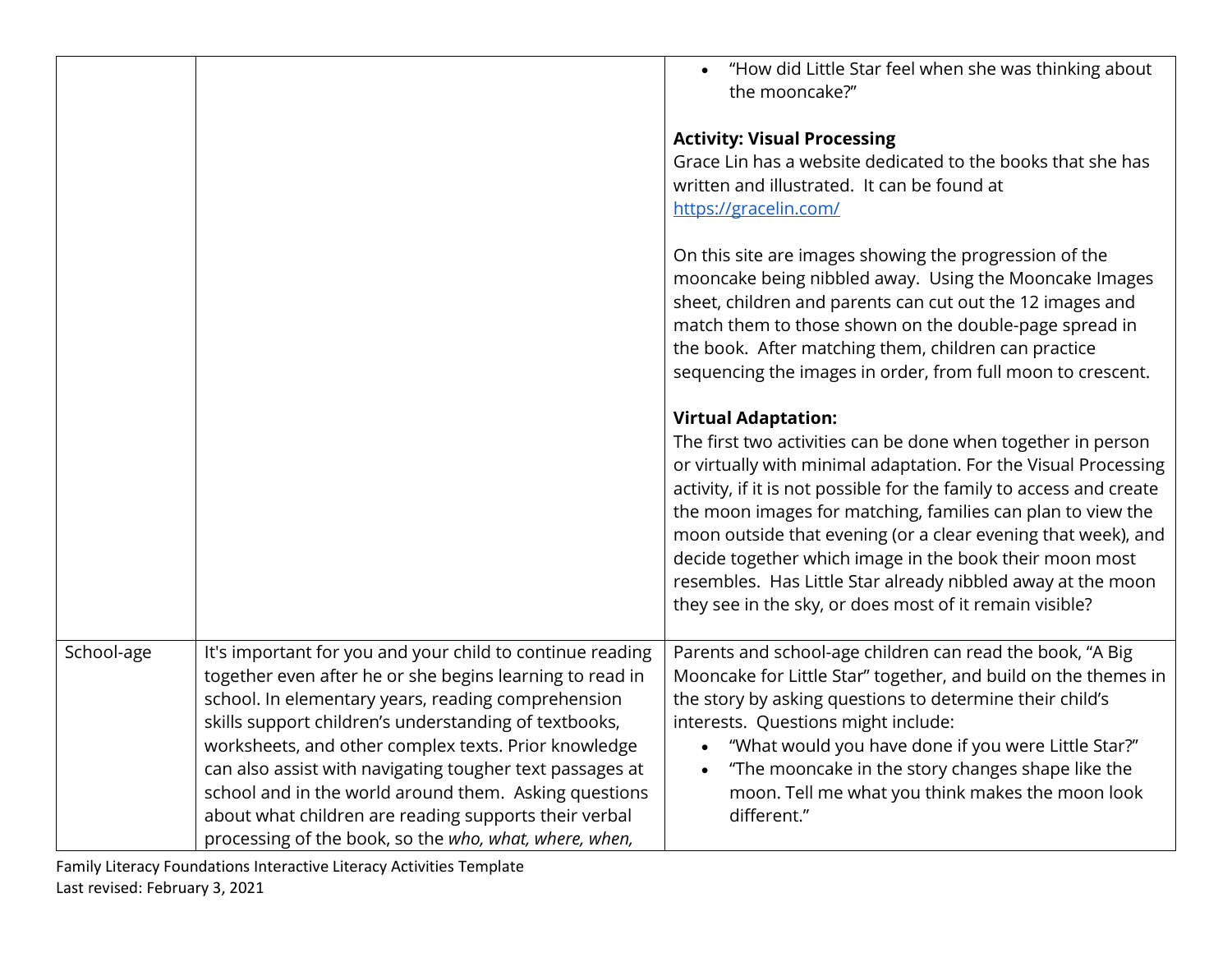| why and how questions remain relevant to becoming a<br>fluent reader. | "How does the mooncake look different or similar to<br>foods we have made or eaten?"<br>"Can you summarize the book?"<br>"What did you like about it?"<br>"What other books does it remind you of?"                                                                                                                                                                                                                                                                                                                                                                                                                                                                                                                                                          |
|-----------------------------------------------------------------------|--------------------------------------------------------------------------------------------------------------------------------------------------------------------------------------------------------------------------------------------------------------------------------------------------------------------------------------------------------------------------------------------------------------------------------------------------------------------------------------------------------------------------------------------------------------------------------------------------------------------------------------------------------------------------------------------------------------------------------------------------------------|
|                                                                       | Parents can also extend learning by asking their children what<br>they wonder about the moon. A great place to investigate<br>wonders is Wonderopolis, found at:<br>https://wonderopolis.org/wonders?q=moon                                                                                                                                                                                                                                                                                                                                                                                                                                                                                                                                                  |
|                                                                       | By using the search feature, families can explore wonders on<br>many topics, including the moon!                                                                                                                                                                                                                                                                                                                                                                                                                                                                                                                                                                                                                                                             |
|                                                                       | <b>Activity: Curious about Caldecott</b><br>In 2019, Grace's picture book "A Big Mooncake for Little Star"<br>was awarded a Caldecott Honor. Point out the award sticker<br>on the cover of the book. The Caldecott Medal is awarded<br>annually by the Association for Library Service to Children, a<br>division of the American Library Association, to the artist of<br>the most distinguished American picture book for children. In<br>the video below, Grace Lin shares background information on<br>how the rabbit in the story has significant meaning. She then<br>provides a simple tutorial on how to draw your own<br>rabbit. Families can enjoy learning and drawing together,<br>along with the author. https://gracelin.com/videos-for-kids/ |
|                                                                       | <b>Virtual Adaptation:</b><br>The first activity can be done when together in person or<br>virtually with minimal adaptation. For the Caldecott activity, if<br>it is not possible for the family to access crayons and drawing<br>paper, they can create shadow puppet bunnies by shining a<br>flashlight or light at a wall, and using their hands to create a<br>bunny with finger "ears" in the sky.                                                                                                                                                                                                                                                                                                                                                     |